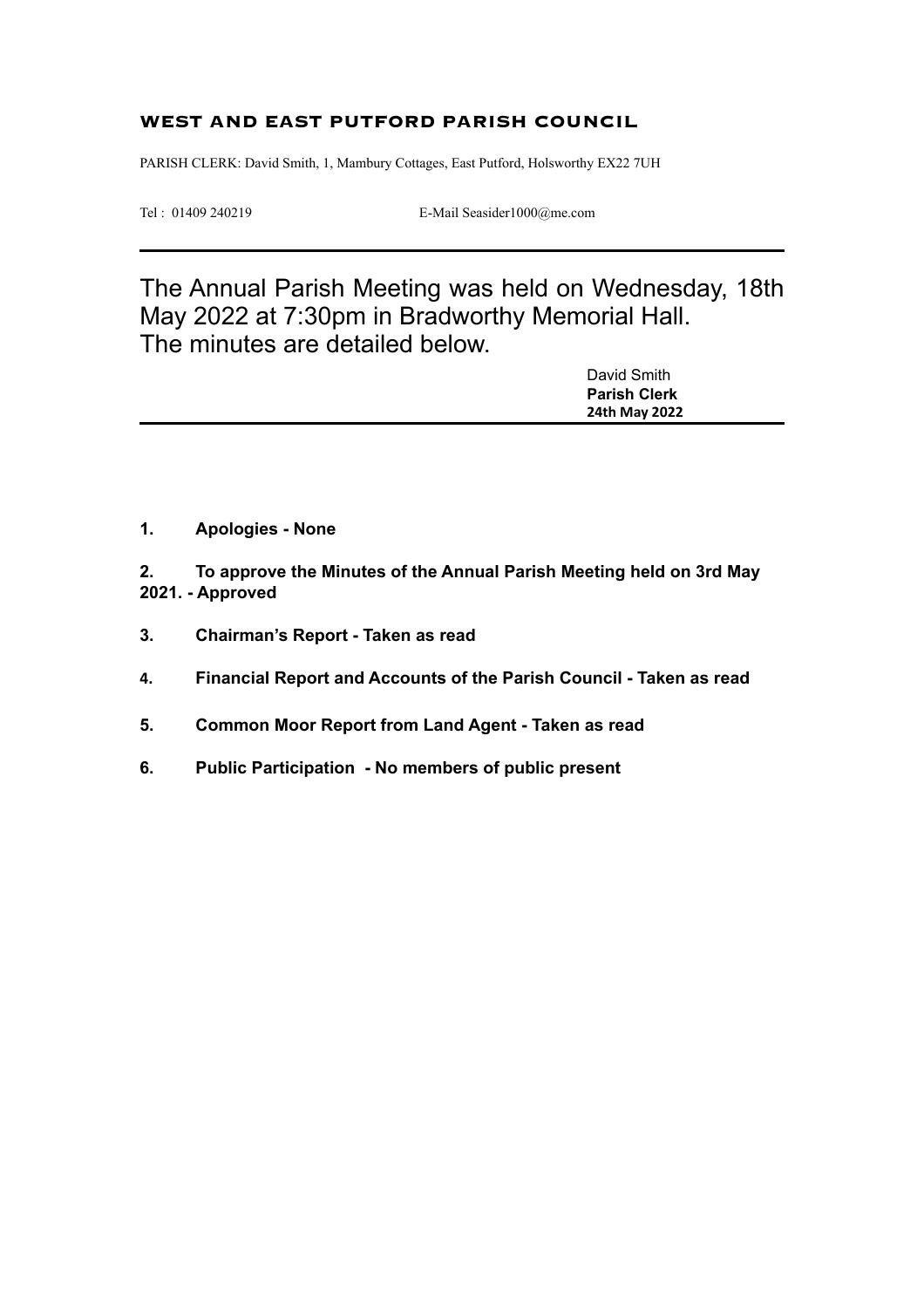#### **West & East Putford Parish Council**

#### **Chairman's Report**

## **May 2022**

I am pleased to present my Chairman's report for 2021/22.

It was with some trepidation that I agreed to undertake the Chairman's role last May and I would like to place on record my thanks to my fellow councillors and our former Parish Clerk for their continued support and guidance throughout my year in office.

I am pleased to report the Parish Council has continued to discharge its statutory duties throughout the past 12 months and despite the continued Covid 19 pandemic. We have held the majority of our meetings remotely but the success of the vaccination programme has enabled the return to face to face meetings. We have received good support from both our District Councillor Phil Pennington and County Councillor James Morrish and I would like to thank them for their contribution.

The Devon Air Ambulance Night Landing Site was formally commissioned at the start of my Chairman's year and thanks for again to Cllr & Mrs Moulder for their continued support for this site. It is pleasing to know that we have not had to use this site this year but a great comfort to know it is there if required.

Crime rates with the parish remain very low and we continue to benefit from the support of our local PSCOs who keep us regularly updated on rural crime matters and advice on prevention.

My thanks should also go to Cllr Thomas and to Thomas Rattray at Kivells for their work in managing/co-ordinating the stewardship agreement for Common Moor. The improvement in the state of the moor is now plain for all to see and the grant system is now providing the council with a good source of funds which will benefit the wider parish.

During the year we welcomed the co-option for Cllr Nick Hancock to the council, but on a more disappointing note, the council has lost the services of 2 councillors during the year (Councillors Headdon & Williams). Our Parish Clerk of many years, Mrs Sue Squire has also moved onto pastures new and we have been unable to recruit a replacement. This is a problem being experienced by a number of councils and as a result means that I will now undertake the clerk's role which creates a further vacancy for a councillor.

Finally, it is pleasing to note that we have two initiatives beginning which could be of real benefit to the parish. The clearance of scrub from Common Moor lay-by to reduce fly tipping and improve access to the moor and the possible refurbishment of the Skittles Alley using Torridge District Council funding which could enable its use a wider community asset.

I have been proud to serve the council as your chairman and look forward to continuing to support you as Parish Clerk in the coming years.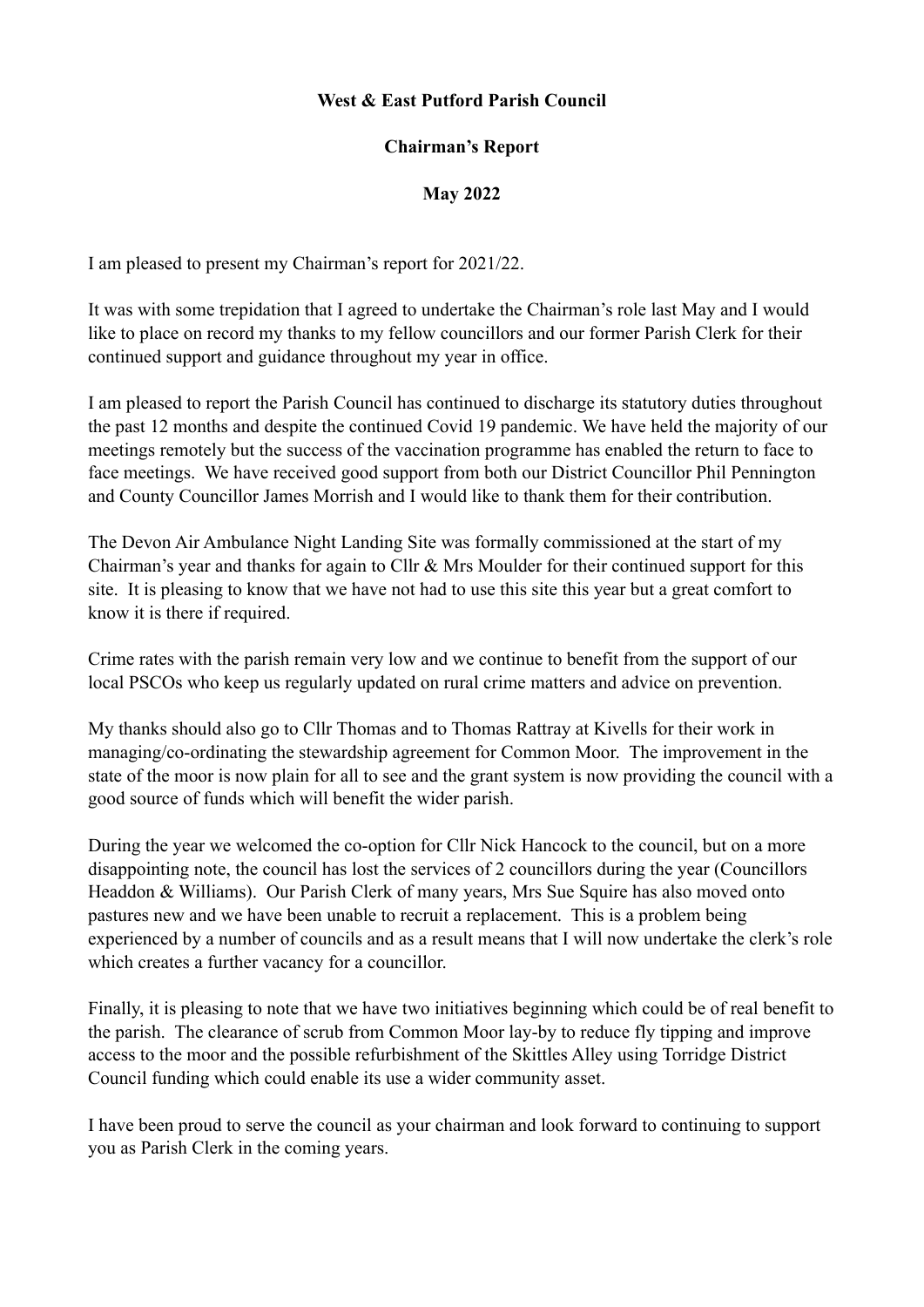# **West & East Putford Parish Council**

# **Financial Report from the Parish Clerk 2021/22**

The Parish Council has continued to meet during the past 12 months via a mixture of remote Zoom meetings and face to face meetings in Bradworthy Hall and, as a result, has continued to discharge all of its statutory functions.

The accounts for the year ended 31st March 2021 were approved and both the internal and external audits were completed satisfactorily. A budget and precept for the 2022/23 financial year have been agreed and the Council has fulfilled all of the required financial reporting requirements.

The Stewardship Agreement regarding Common Moor continues to be closely managed and the funding available means that the Parish Council has been able to increase its financial reserves.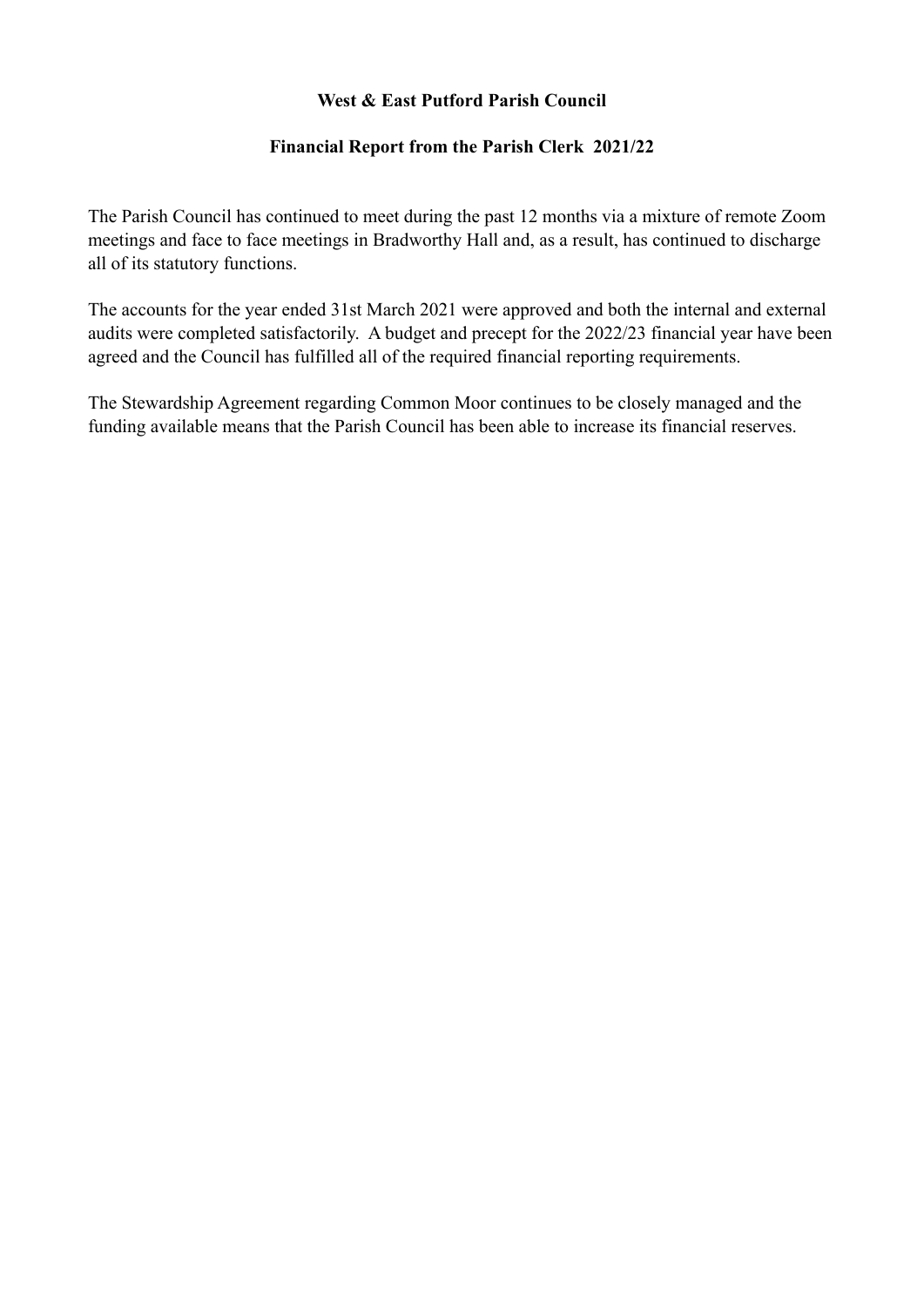|                         | <b>WEST AND EAST PUTFORD PARISH COUNCIL</b> |                  |                                      |            |
|-------------------------|---------------------------------------------|------------------|--------------------------------------|------------|
|                         | ACCOUNTS FOR THE YEAR ENDED 31 MARCH 2022.  |                  |                                      |            |
|                         |                                             | RECEIPTS AND PAY | <b>MENTS ACCOUNT.</b>                |            |
|                         | <b>RECEIPTS</b>                             |                  | PAYMENTS                             |            |
| 2020/21                 |                                             |                  | 2021/22                              |            |
| l W                     |                                             |                  |                                      |            |
| 3,000.00                | <b>TDC Precept</b>                          | 3000.00          | Subscription<br>DALC & ICO<br>101.01 | 101.00     |
| 9.48                    | <b>NSI</b> Interest                         | 0.01             | Insurance<br>165.07                  | 165.07     |
| 3,906.49                | HMRC VAT reclaim                            | 3017.59          | Room Hire<br>0.00                    | 24.00      |
| 0.00                    | Devon County Council                        | 450.00           | Audit<br>50.00                       | 290.00     |
| 31,043.00               | Rural Payment Agency (Common Moor)          | 26270.23         | Donations<br>0.00                    |            |
| 1,086.66                | Donation - Putford Post - DAA NLS           |                  | $\overline{\mathsf{Z}}$<br>3906.49   | 4093.19    |
| 213.26                  | TDC Grant (Covid)                           |                  | Administration<br>188.44             | 168.68     |
|                         | Devon Air Ambulance                         | 2,688.32         | <b>PAYE</b><br>267.80                | 288.00     |
|                         |                                             |                  | Clerk's Salary<br>1,071.42           | 1100.70    |
|                         |                                             |                  | Training<br>0.00                     | 64.00      |
|                         |                                             |                  | Section 137<br>0.00                  |            |
|                         |                                             |                  | Common Moor Exps<br>20541.00         | 15052.21   |
|                         |                                             |                  | Devon Air Ambulance NLS<br>165.21    | 5467.06    |
|                         |                                             |                  | 0.00 Website                         | 102.59     |
|                         |                                             |                  | 213.26 Newsletter                    |            |
|                         |                                             |                  |                                      |            |
| £39,258.89              |                                             | £35,426.15       | £26,669.70                           | £26,916.50 |
|                         | <b>BANK RECONCILIATION</b>                  |                  |                                      |            |
|                         |                                             |                  |                                      |            |
|                         |                                             |                  |                                      |            |
| 2020/21                 |                                             |                  | 2021/22                              |            |
| <b>Opening Balance</b>  | 7,178.05                                    |                  | 20984.24                             |            |
| Expenditure over Income | 0.00                                        |                  |                                      |            |
| Income over Expenditure | 13,806.19                                   |                  | 8509.65                              |            |
|                         | £20,984.24                                  |                  | 29493.89                             |            |
|                         |                                             |                  |                                      |            |
| <b>Current Account</b>  | 21,109.33                                   |                  | 35863.28                             |            |
| NSI Account             | 133.10                                      |                  | 133.11                               |            |
| Unpresented cheques     | $-258.10$                                   |                  | $-6502.50$                           |            |
|                         | £20,984.24                                  |                  | 29493.89                             |            |